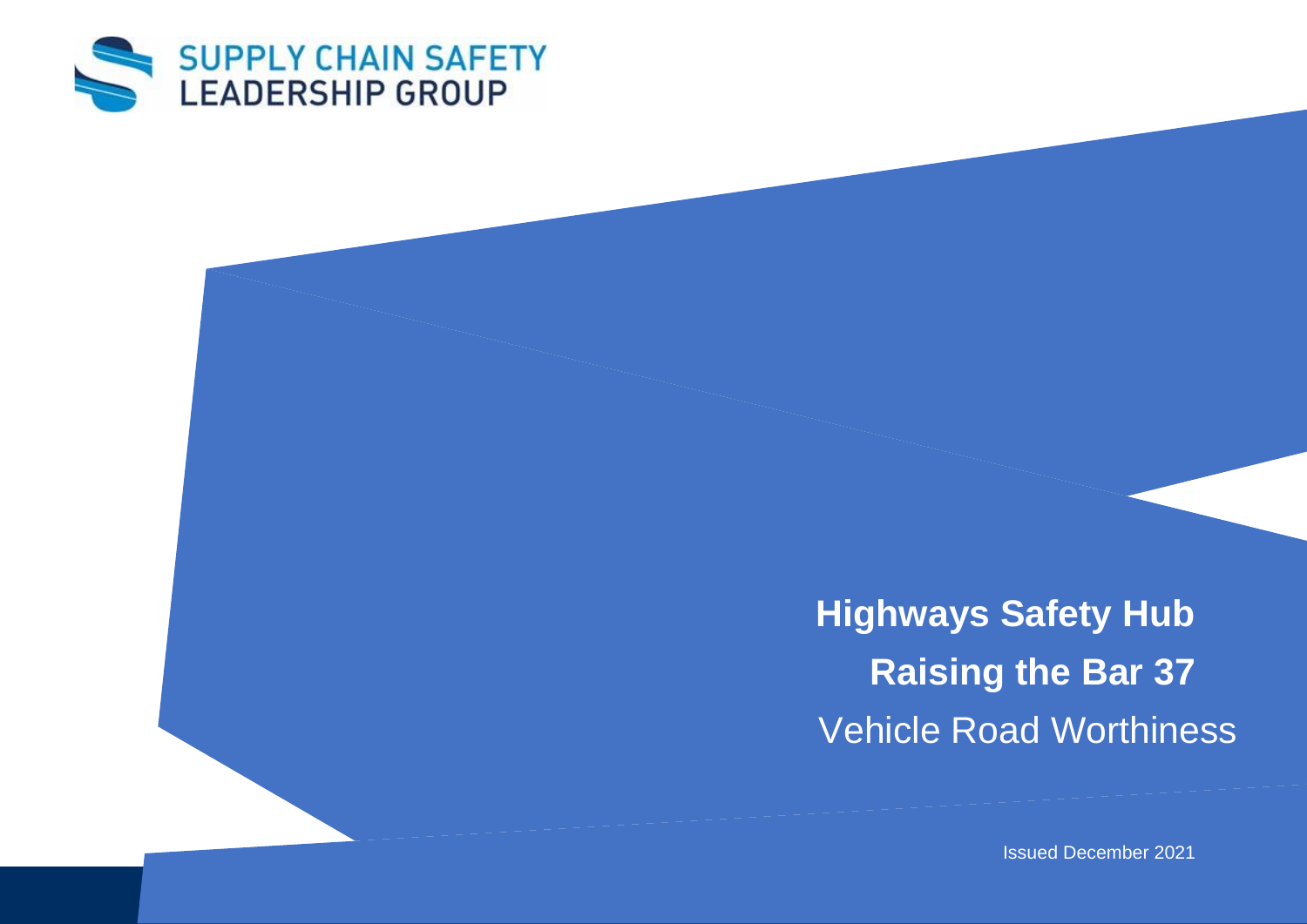# **Contents**

**Objective** 

**Scope** 

**Background** 

**Governance Requirements** 

**Minimum requirements** 

**Guidance – Applying the Hierarchy of Controls** 

**Overview** 

- **1. Elimination**
- **2. Isolation**
- **3. Transportation Hierarchy**
- **4. Transportation Hierarchy examples**
- **5. Engineering Controls applied via safe working practices**

**People Requirements** 

**Emergency Arrangements** 

**References**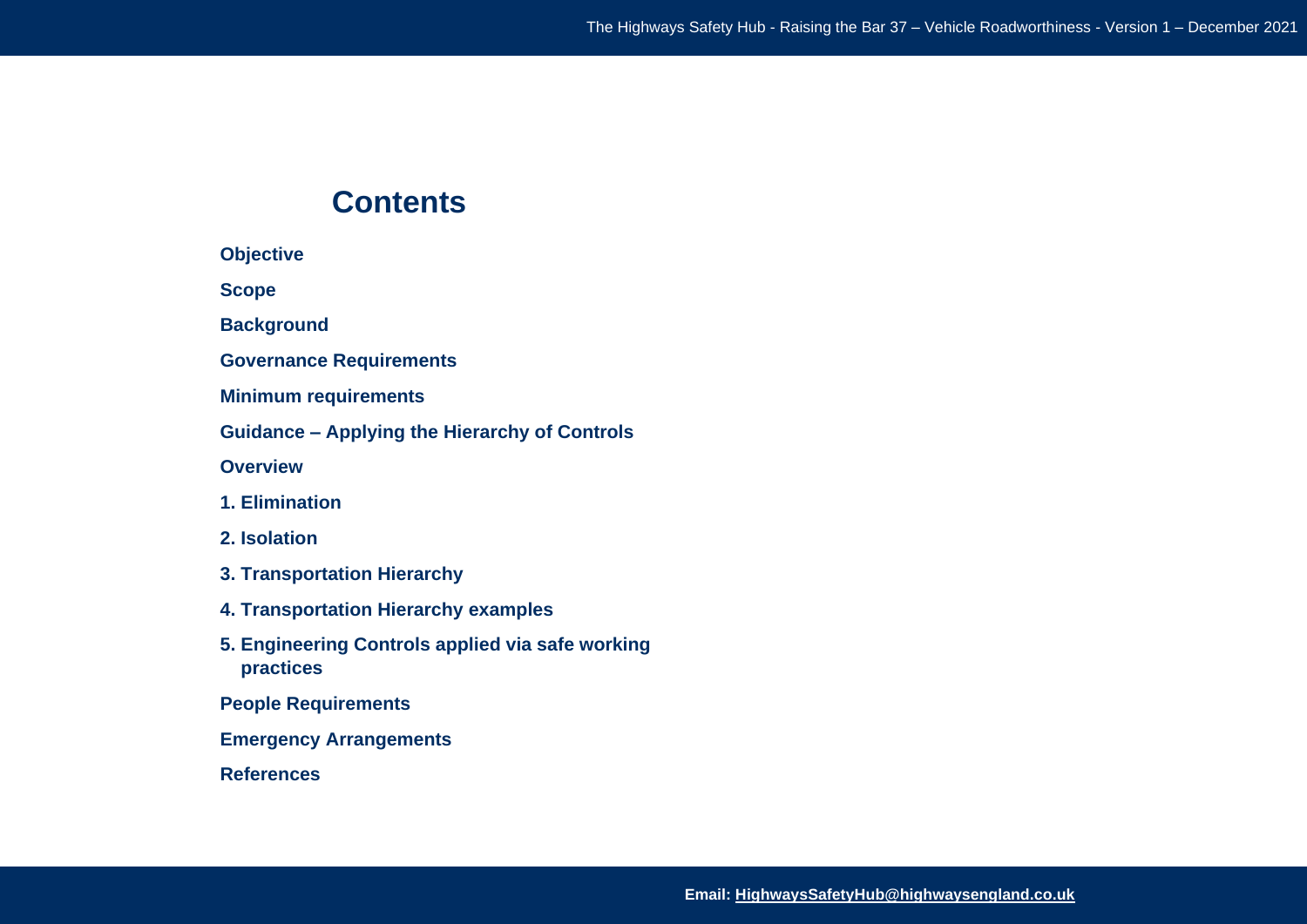# **Objective**

This Raising the Bar guidance document sets out the roadworthiness requirements for all principal contractors, their contractors and employees working on National Highways contracts. The objective of this document is to raise standards within the industry to ensure safer drivers, safer vehicles, and safer journeys on the strategic road network (SRN). This will be achieved through the implementation of best practice, innovation, and education to ensure vehicles are safe and legal to operate.

Principal contractors and their contractors are not only required to meet their legal obligations around roadworthiness, but to also demonstrate a firm management commitment to review and improve roadworthiness and maintenance systems where defects are found on vehicles and provide assurance that operational needs will not override safety considerations.

A positive, proactive culture together with an understanding of acceptable attitude and behaviours within the workplace towards vehicle roadworthiness and legal compliance will reduce risk associated with vehicles used on the SRN.

# **Scope**

This Raising the Bar Guidance Document applies to all principal contractors and their contractors to ensure that vehicles used for work purposes on a National Highways contract are safe and legal to be on the road, and that drivers are properly licensed and insured.

Our vision is for safer drivers, safer vehicles, and safer journeys on the SRN. We will achieve this through the implementation of best practice, innovation, education, positive behaviour, and a robust risk management culture.

# **Background**

Very few organisations can operate without using the roads and around 20 million people are estimated to drive for work in some capacity. At least one third of road traffic injury collisions in Britain involve someone driving for work. The 2019 Department for Transport report on road crash and casualty data in Great Britain shows 88 drivers/riders died in fatal crashes where at least one person was driving or riding for work, including 25 passengers. 440 other road users were also fatally injured in these collisions. The total deaths in collisions involving someone driving/riding for work is 528, more than 2.4 times the figure for other workplace deaths. In total for 2019, there were 38,873 fatal, serious, and slight injuries in collisions involving someone who was driving for work and many more damage only incidents.

The Health and Safety at Work etc. Act applies to all work activities. It requires employers to ensure, so far as is reasonably practicable, the health and safety of:

- a. their employees
- b. other people at work on their site, including contractors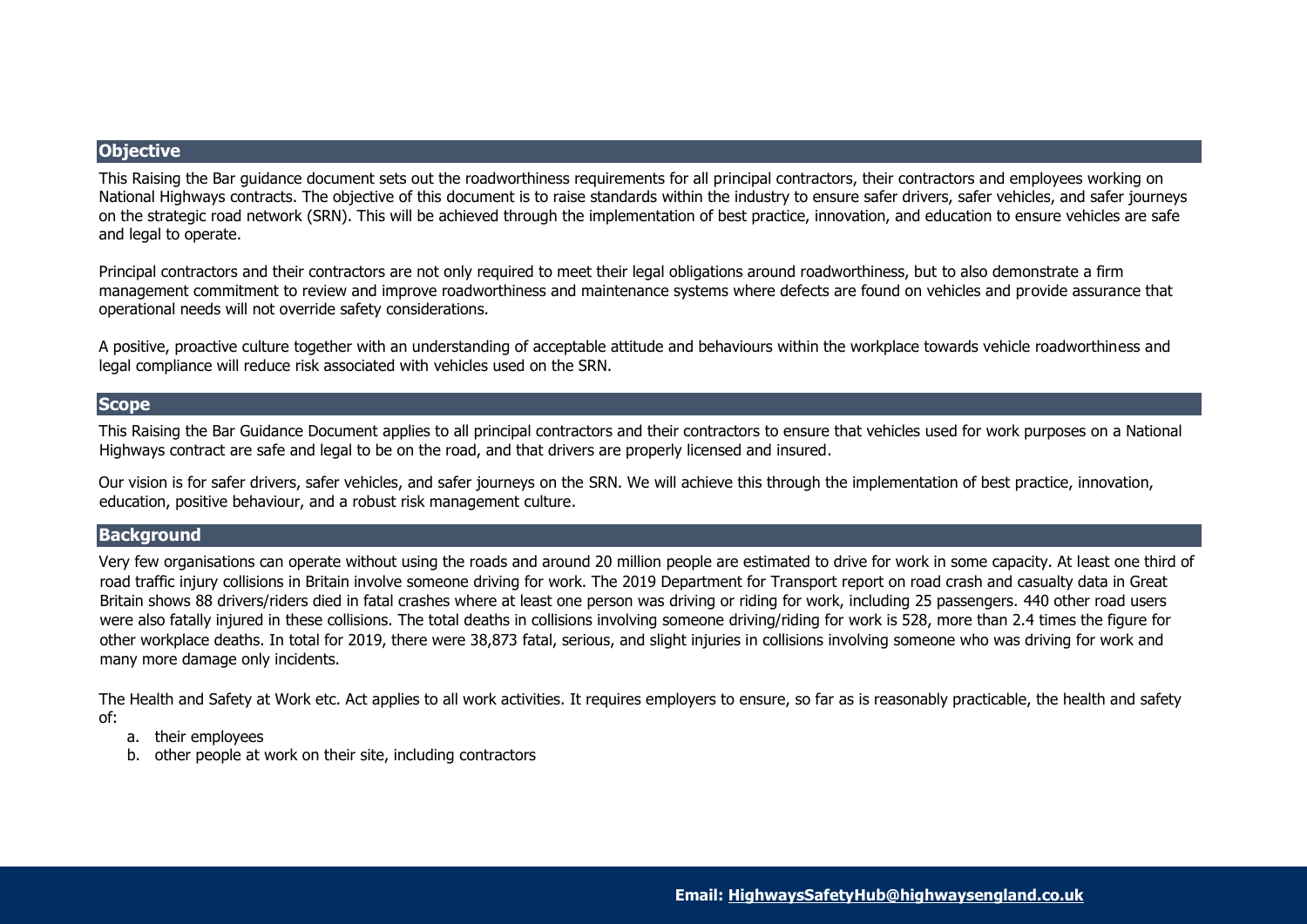c. members of the public who may be affected by their work

Historically the roadworthiness of vans and light commercial vehicles has not always been a priority for all operators. This has unfortunately led to unsafe vehicles travelling on the roads driven by drivers who are not aware of their legal responsibilities. There are proactive steps drivers can take every day to ensure their vehicle is roadworthy and safe to drive via the completion of thorough pre-use walkaround checks. Ensuring the roadworthiness of vehicles will contribute to increasing safety and reducing risk on the roads as well as limiting environmental impact.

This document sets out our approach to ensure all vehicles operated on the SRN are safe and legal, with compliant operators and effective management controls in place.

# **Governance Requirements**

We will apply a robust governance process that challenges the need to progress between levels in the hierarchy of control and document decisions taken applying robust leadership off-site and on-site to provide positive support. This information will also be used to learn lessons for future projects.

The following elements are mandatory requirements, and these elements should be applied fully whilst travelling and working on the strategic road network.

Principal contractors must have a robust system in place to ensure compliance from their own workforce and those working on their behalf to ensure that vehicle roadworthiness and safety measures are fit for purpose and being followed correctly.

This will be achieved through vehicle inspections and gate checks.

# **Minimum Requirements**

Key requirements include:

- a. ensuring the safe management of vehicles
- b. setting standards for operative competence, vehicle safety and maintenance
- c. planning work and preparing suitable and sufficient risk assessments

When selecting suitable contractors, principal contractors should ensure they have sufficient skills and knowledge to do the job safely and without risks to health and safety and this includes work-related road risk. Consideration should be given to including a requirement for potential contractors to demonstrate they are meeting at least the minimum legally required standard for work-related road risk management and vehicle roadworthiness.

The following elements set out the mandatory requirements that must be applied and fully adhered to whilst working on National Highways schemes or projects.

1. Fitness to Drive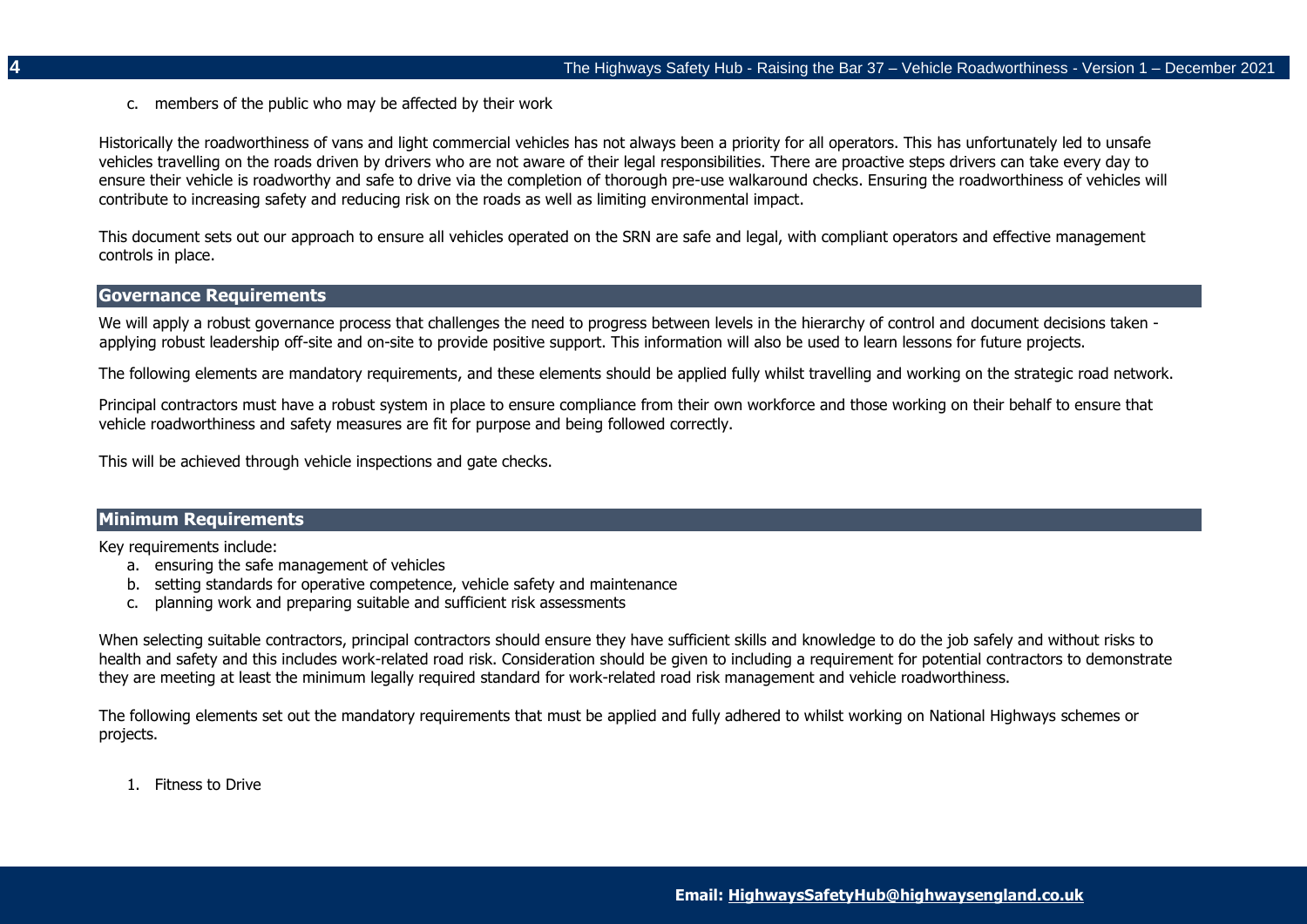There must be a robust approach to ensuring an operative is fit to drive via:

- a. seeking documented confirmation that they are fit and healthy with no conditions that would affect their ability to control and drive a vehicle safely
- b. completing a DVLA check confirming a current and valid driving licence for the vehicle they are being asked to drive
- c. checking details of any penalty points on the driving licence
- d. verifying the operative holds any required specialist qualifications and or training
- e. confirming the operative is not under the influence of alcohol or drugs of any kind, through random drug and alcohol testing
- 2. Induction and Competency

All operatives must receive an induction and training appropriate to the organisation, their role and responsibilities as an operative driving a vehicle and the type of work they are expected to perform and receive vehicle familiarisation training.

LCV operators must have access to the Van Driver Toolkit (VDT) and demonstrate their competency and understanding with regulations, road traffic law and legal requirements around the safe operation of a van or light commercial vehicle through the successful completion of the 3 VDT online e learning modules.

3. Maintenance Provision

Projects and schemes must have access to maintenance provisions suitable for the vehicles in use, together with access to trained and competence staff to undertake maintenance and repair activities as required.

4. Maintenance Activity

Maintenance activity (for both vehicles, trailers, and associated equipment) must be pre-planned and undertaken as per the manufacturer's schedule.

5. Pre-use Walkaround Checks and Defect Reporting

Those responsible for the condition of vehicles must receive suitable and appropriate training and instruction regarding the defect reporting process and their responsibilities regarding safe vehicle operation.

All vehicles used for work purposes must be confirmed as roadworthy via the user completing pre-use walk around checks which are carried out at shift commencement or when the driver is changed and before a vehicle or trailer is used. Checks must be able to be carried out in a suitable, safe, and well-lit area.

Refer to Appendix 2 Driver and Vehicle Standards Agency Van Driver Walkaround Check document for minimum items to be checked.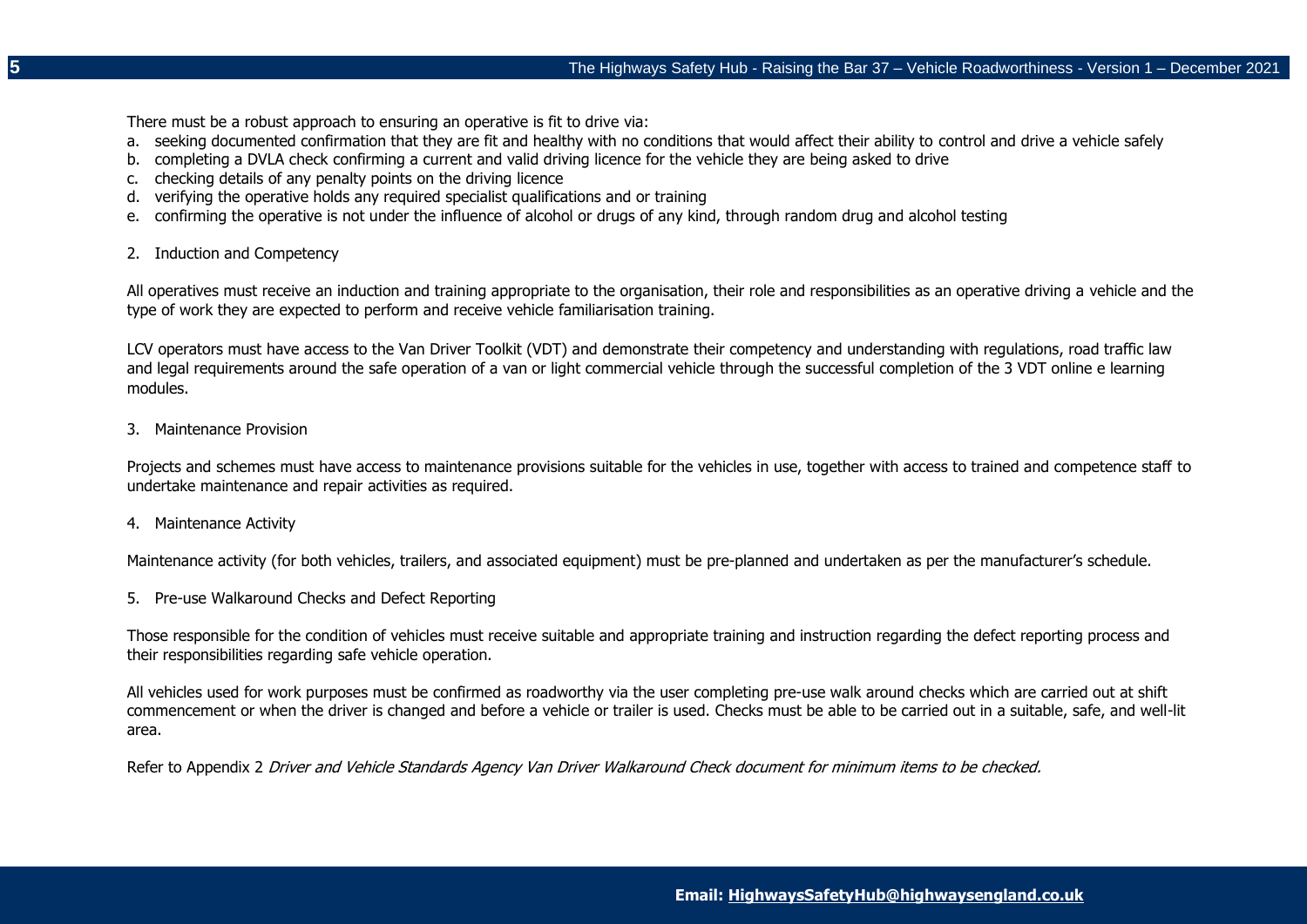Refer to Appendix 3 British Tyre Manufacturers Association Guide to Tyre Management and Maintenance on Light Commercial Vehicles for quidance on tyre management and maintenance.

Evidence of completed vehicle pre-use walk around checks must be held digitally and be easily accessible when requested. Checks must be completed electronically using devices like tablets or smartphones, which can be given to the driver or allocated to the vehicle. Where practicable, confirmation of the completion of the walkaround check should incorporate 'nil' reporting confirming a daily check has been carried out and no defects found.

The details recorded on a defect report should include:

- a. vehicle registration or identification mark
- b. date
- c. details of the defects or symptoms
- d. the reporter's name
- e. Confirmation of vehicle out of service Y/N

An internal procedure must be in place to ensure that un-roadworthy vehicles are promptly removed from service, with someone with sufficient authority responsible for taking vehicles off the road.

Rectification work must be carried out before the vehicle is permitted for use on the strategic road network. Records must be maintained and contain details of any rectification work carried out before the vehicle is suitable to return into service.

#### 6. Maintenance Records

Records relating to vehicle safety inspections, defects, rectification work and maintenance must be retained by the vehicle owner for a minimum of 15 months.

## 7. Quality Assurance

All projects/schemes must demonstrate high standards of fleet and driver compliance through audits and or industry standard accreditations in addition to any regulatory requirements. They must hold, achieve, and maintain, one or more of the following accreditations within 6 months of commencement of works on behalf of National Highways schemes or projects:

- a. The Fleet Operator Recognition Scheme (FORS) Bronze level
- b. The Logistics UK Van Excellence scheme for van and light commercial vehicle operators only
- c. An annual transport compliance audit by a reputable independent road transport organisation for example, Logistics UK, Road Haulage Association, Chartered institute of Transport and Logistics, Lloyd Morgan Group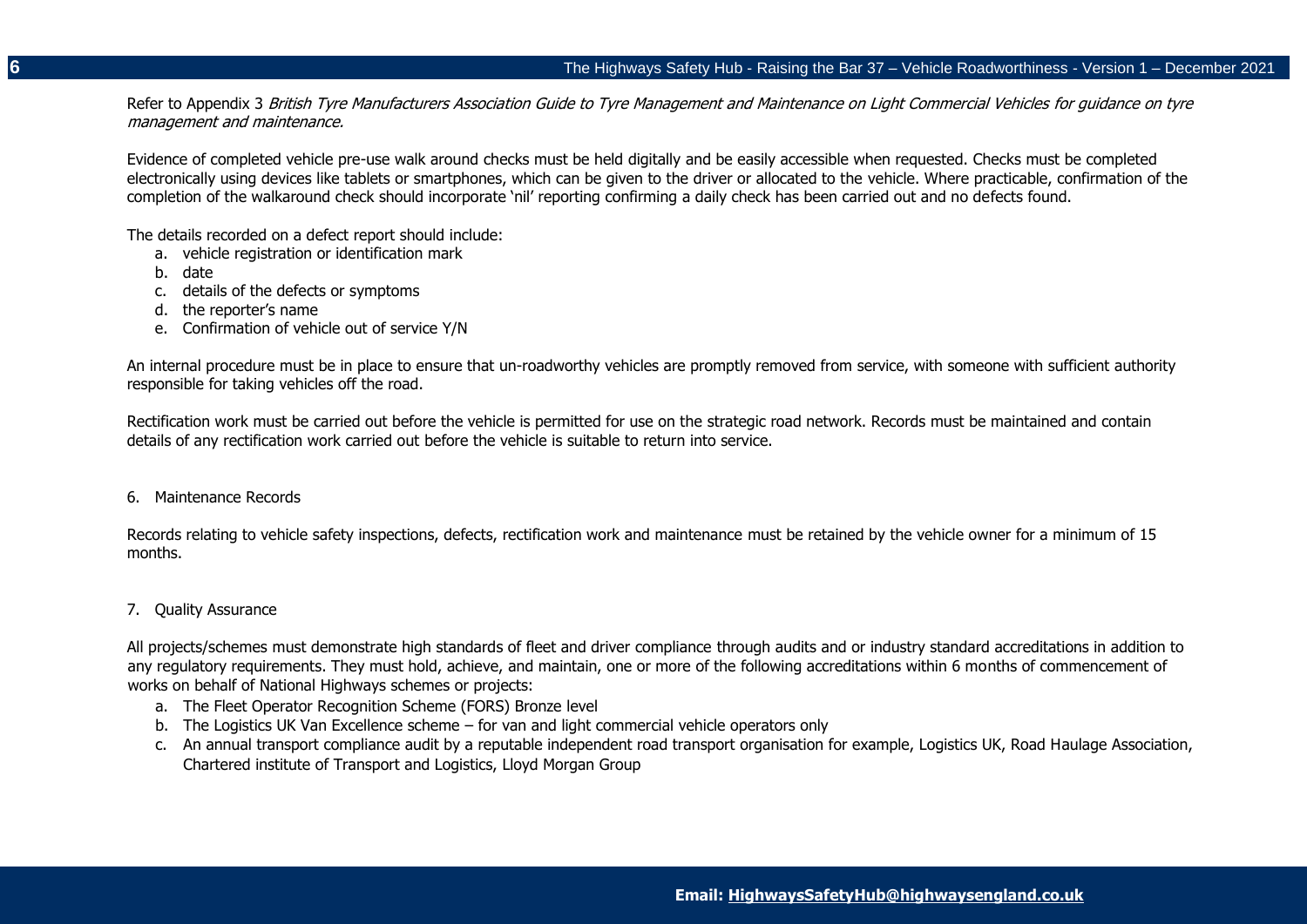#### **Guidance – Applying the Hierarchy of Controls**

#### **Overview**

**The following guidance is written with the expectation that it represents best practice and as such must be followed unless a better local solution has been devised to meet the overall objective.**

The guidance follows the Hierarchy of Controls and assumes that we will first eliminate the hazard posed by unroadworthy vehicles by designing and planning to avoid it. Where this is not possible, we will seek to isolate it through the introduction of effective recruitment, training and instruction with good quality maintenance practices and skills with supervision and effective management solutions and only when this is shown to not be possible, will we rely on engineering controls and enforcement.

#### **Transportation Hierarchy**

The hierarchy below sets out the approach for compliance with the Supply Chain Safety Leadership Group (SCSLG) Common Intent Document on Vehicle Roadworthiness as well as to standardise a common framework.

| Hierarchy | Description        | <b>Risk Control Measures</b>                                                                                                                                                                                                                                                                                                                                                                                                                                                                                                                                                                                                                                                                                                                                                                                                                                                                                                                                       |
|-----------|--------------------|--------------------------------------------------------------------------------------------------------------------------------------------------------------------------------------------------------------------------------------------------------------------------------------------------------------------------------------------------------------------------------------------------------------------------------------------------------------------------------------------------------------------------------------------------------------------------------------------------------------------------------------------------------------------------------------------------------------------------------------------------------------------------------------------------------------------------------------------------------------------------------------------------------------------------------------------------------------------|
| Eliminate | Eliminate the risk | Minimum compliance requirements implemented<br>Digital pre-use walkaround check app in use<br>All vehicles used remain roadworthy<br>Vehicles have a current and valid MOT certificate (as required)<br>Vehicles have current and valid motor vehicle insurance cover<br>$\triangleright$ Compliance standards met through audits and or industry standard accreditations<br>Operator understanding of regulations, road traffic law and legal requirements<br>Users complete 3 online e learning VDT modules<br>Users receive an induction and training suitable to their role and responsibilities as a<br>driver of a vehicle<br>Pre-plan and undertake maintenance activity as per the manufacturer's schedule<br>Implement a robust system in use whereby drivers can promptly report any defects<br>High standards of fleet and driver compliance by evidencing audits and or industry<br>standard accreditations in addition to any regulatory requirements |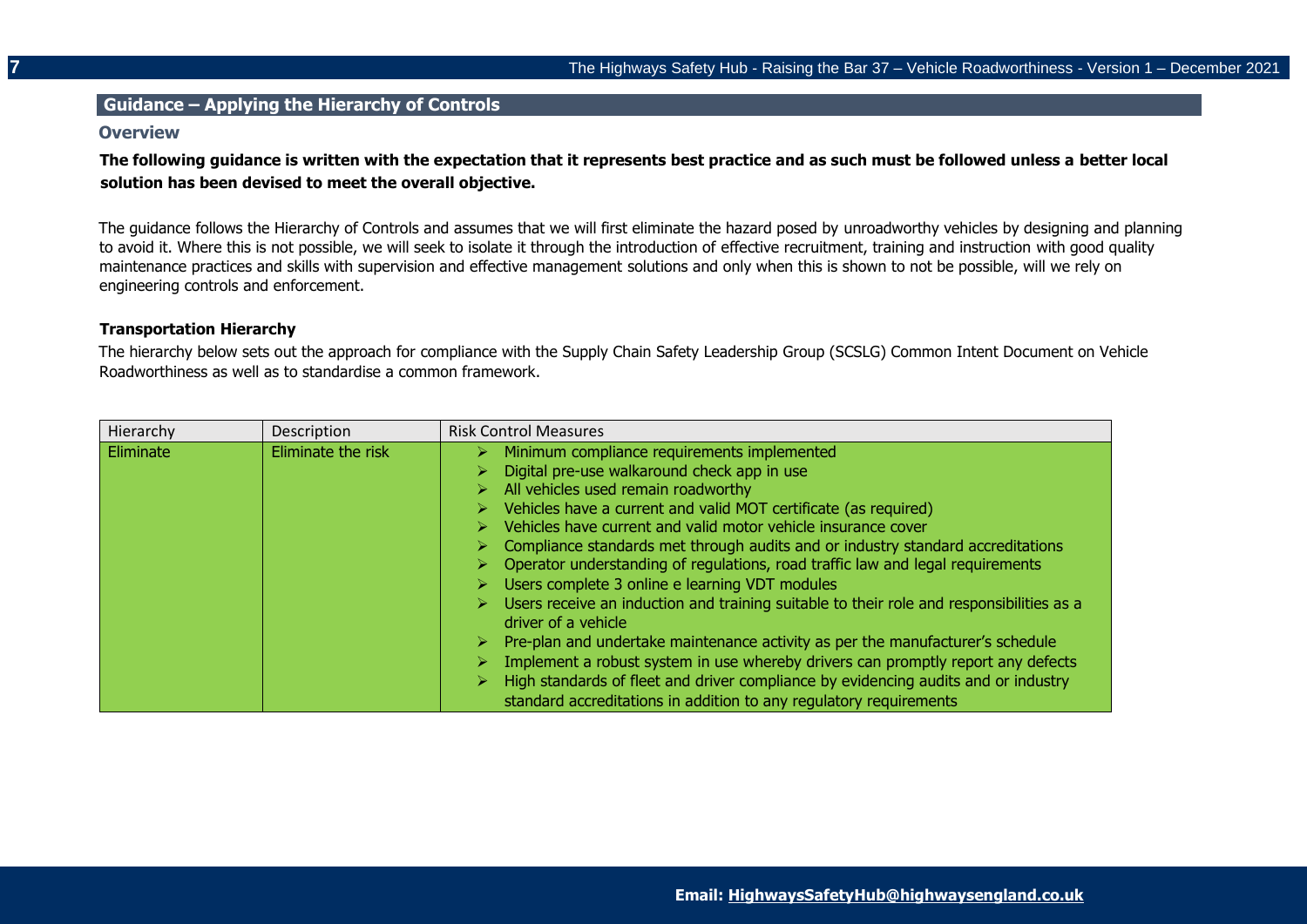|                 |                         | The Highways Safety Hub - Raising the Bar 37 - Vehicle Roadworthiness - Version 1 - December 2021                                                                                                                                                                            |
|-----------------|-------------------------|------------------------------------------------------------------------------------------------------------------------------------------------------------------------------------------------------------------------------------------------------------------------------|
| <b>Isolate</b>  | <b>Isolate the risk</b> | $\triangleright$ Maintenance provisions available undertaking maintenance and repair activities<br>> Defect and quarantining (Vehicle Off Road) process in place until rectification repairs<br>undertaken<br>$\triangleright$ Vehicle inspections and gate checks completed |
| <b>Minimise</b> | Minimise the risk       | $\triangleright$ Users aware of minimum roadworthiness standards required<br>$\triangleright$ Only roadworthy vehicles used on SRN<br>$\triangleright$ Procedures in place to manage breakdowns/offences in connection with<br>roadworthiness                                |

# **4. Transportation Hierarchy Examples**

The hierarchy below sets out the approach for selection and use of roadworthy vehicles for load transportation on the Strategic Road Network: -



**Eliminate**

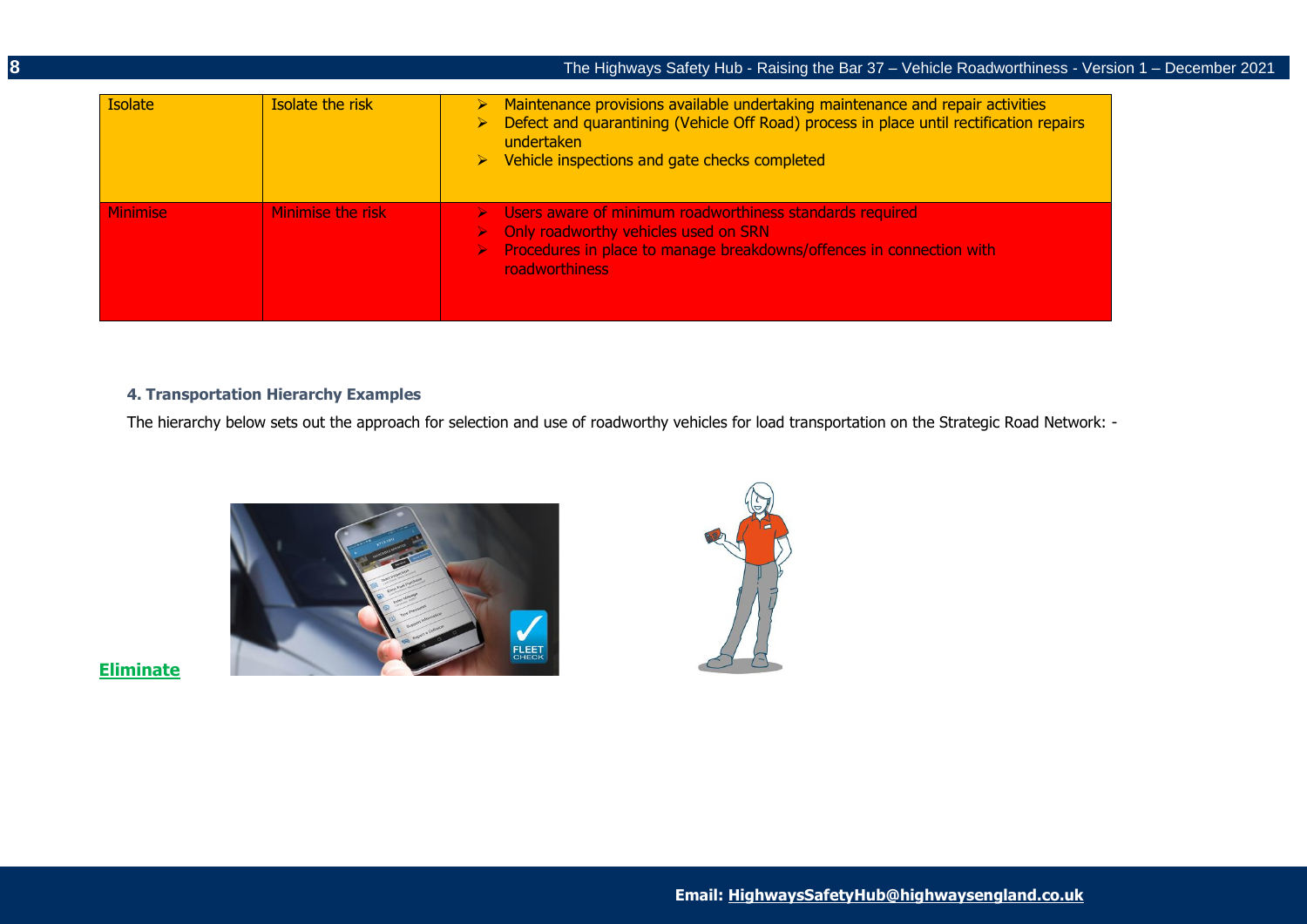

**Minimise** 

# **Mitigation**



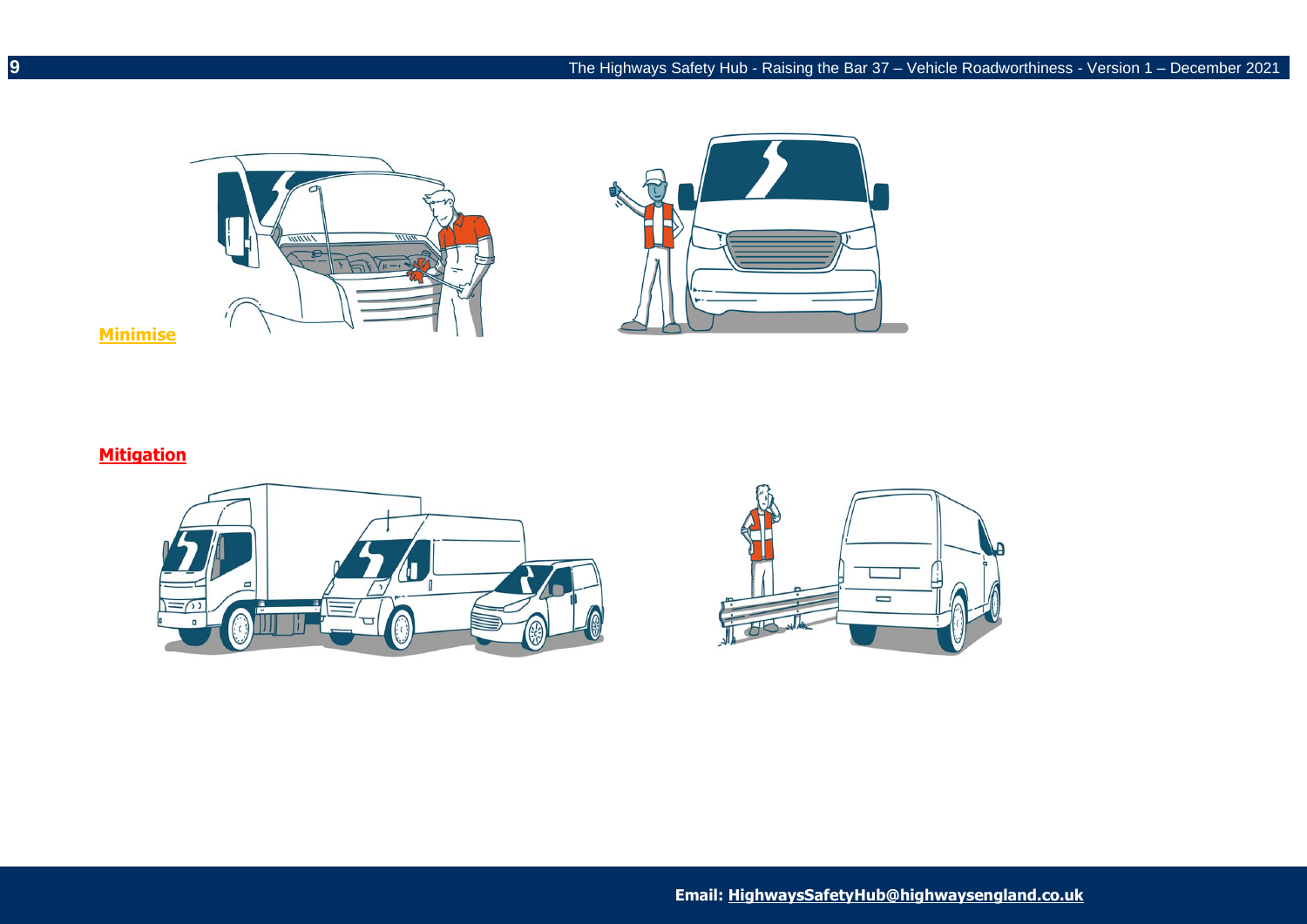## **People Requirements**

All vehicle users working on a National Highways scheme or project must have:

- $\triangleright$  Confirmed they hold a current and valid driving licence for the vehicles being asked to drive
- $\geq$  Confirmed they hold any required specialist qualifications and or training
- ➢ Received an induction and appropriate training regarding the defect reporting process and their responsibilities regarding safe vehicle operation
- $\triangleright$  Familiarised themselves with vehicle operation

All vehicle users must:

- $\triangleright$  Follow training provided to in relation to vehicle roadworthiness across the strategic road network
- ➢ Ensure road transport safety is upheld through application of National Highways and principal contractor policy and procedures
- $\triangleright$  Complete and record vehicle pre use walkaround inspections
- $\triangleright$  Ensure risk assessments and work plans are followed and works cease if there are any changes or unaccounted risks
- $\triangleright$  Report any near misses whilst operating on the strategic road network

## **Emergency Arrangements**

#### **Incident Response**

In the event of a DVSA/police stop, fine/fixed penalty notice, conviction, or prohibition in relation to vehicle roadworthiness, details must be reported to the Highways England Project Manager or Sponsor and investigated in accordance with their potential severity. All vehicle roadworthiness incidents must be logged onto Highways England incident reporting system in line with the requirements contained within GG128.

# **References**

The requirements associated with Plant and Vehicle Specifications, Transport and Logistic Planning, loading, and unloading of materials, plant and equipment are covered by separate Raising the Bar Documents

- ➢ Appendix 1 Flow Chart to Ensuring Fleet Compliance and Vehicle Roadworthiness
- ➢ Appendix 2 DVSA Van Driver Daily Walkaround Check
- $\triangleright$  RTB 01 Plant and Equipment
- ➢ RTB 20 Transport and Logistics
- $\triangleright$  RTB 25 Loading and Unloading Vehicles
- ➢ RTB 35 Loading and Unloading Mobile Plant

**Further Industry Guidance**